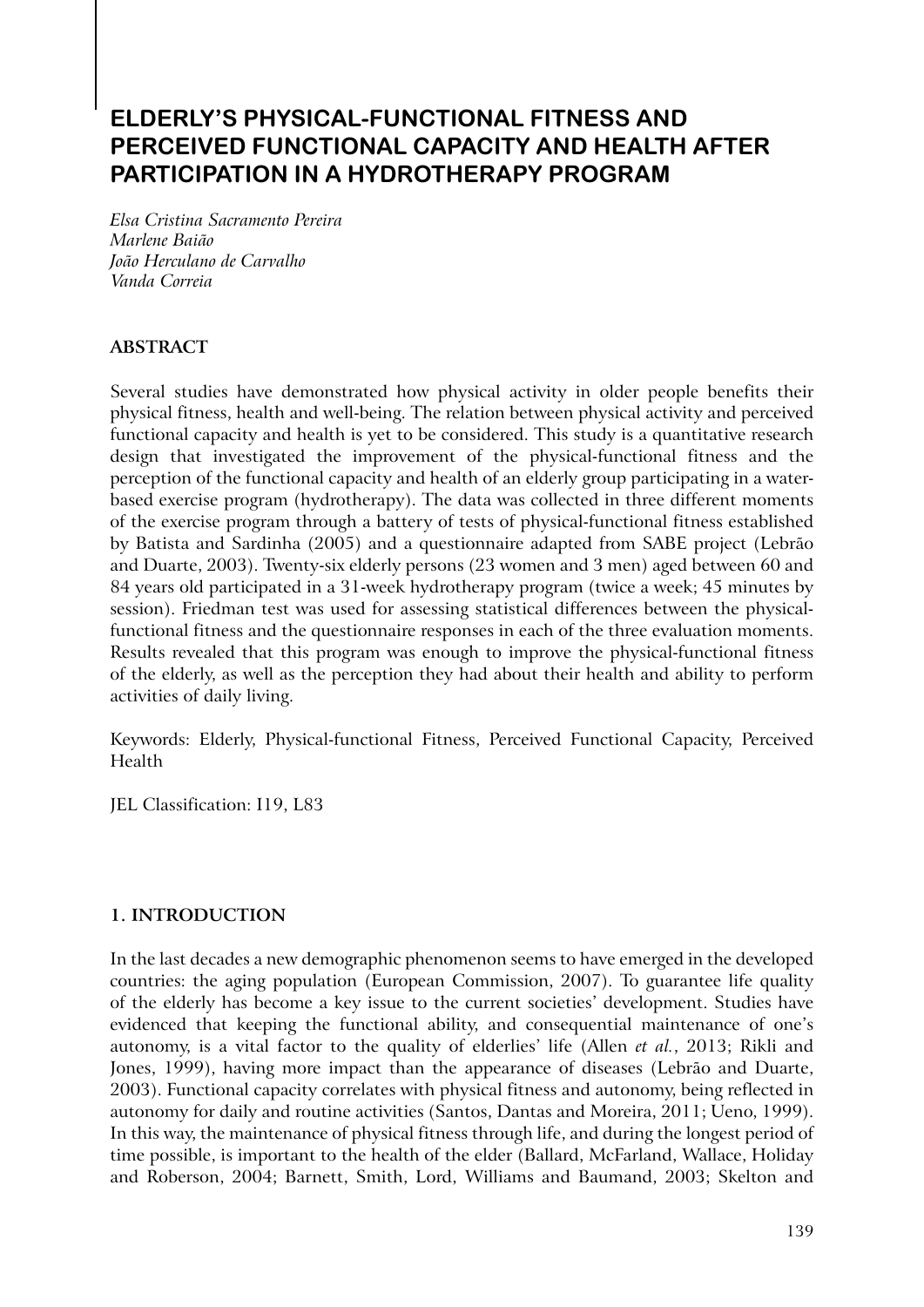Beyer, 2003). Several studies have demonstrated the crucial effects of physical activity in physical fitness, health and well-being of the elderly at various levels (e.g., Leveille, Guralnik, Ferrucci and Langlois, 1999; Mazzeo *et al*., 1998). For instance, by reducing the incidence of falls (Rivara, Grossman and Cummings 1997) and the risk of cardiovascular diseases (Berlin and Colditz, 1990). In this field of research, the specific practice of aquatic exercises has also been demonstrated to benefit elderly's life quality (Nakagava and Rabelo, 2007; Sato, Kaneda, Wakabayashi and Nomura, 2007, 2009). However, to our knowledge little is still known about the effect that the evidenced development of the physical-functional fitness due to a program as such may have in the perception that the elderly have about their functional capability and their health condition.

### **2. OBJECTIVES**

This study purposed to examine the relationship between the improvement of physicalfunctional fitness and the perception of the functional capacity and health in an elderly group, which performed a program of water-based physical activity. From this general goal, three specific ones emerged: 1) to study the variation of each physical fitness component; 2) to study the variation in perceived functional capability; 3) to study the variation in the perceived health.

# **3. DATA & METHODS**

Twenty-six Portuguese elderly persons participated in this study (23 women and 3 men) aged between 60 and 84 years old. The majority of the participants were between 65-69 years old (corresponding to 46% of the entire sample; i.e., n=12) and a minority aged between 80-84 years old. The sampling strategy was a purposive sampling in which all the individuals engaged in the hydrotherapy program were asked to participate of this study. The later were informed about the purposes and details of the research and volunteered to participate. The sampling inclusion/exclusion criterion was the continuation in the program.

Participants engaged in a 31-week water-based exercise program. The sessions of the program lasted 45 minutes each and occurred twice a week. The sessions were constituted by exercises targeting to develop the different physical fitness components (aerobic fitness, strength, flexibility and coordination).

### **3.1 Data collection**

The physical-functional fitness was assessed according to a battery of tests of physicalfunctional fitness established by Batista and Sardinha (2005) and adapted from de Rikli and Jones (1999, 2001) to the Portuguese population. This battery of tests considered the following parameters: a) aerobic capacity; b) physical mobility - speed, agility and dynamic balance; c) flexibility of the lower limbs; d) flexibility of the upper limbs; e) strength and endurance of the upper limbs; f) strength and endurance of the lower limbs; g) body mass index (BMI, computed as the individual's body mass divided by the square of their height). Were considered the following test items (cf., Batista and Sardinha (2005): *2-Minute Step Test* - Number of full steps completed in 2 minutes, raising each knee; *2.44-meters Up-and-Go* - Number of seconds required to get up from a seated position, walk 2.44 m, turn, and return to seated position; *Chair Sit-and-Reach* – Number of centimetres between the extended hands and fingers and the tip of toe from a sitting position at front of chair and with leg extended; *Back Scratch* - Number of centimetres between extended middle fingers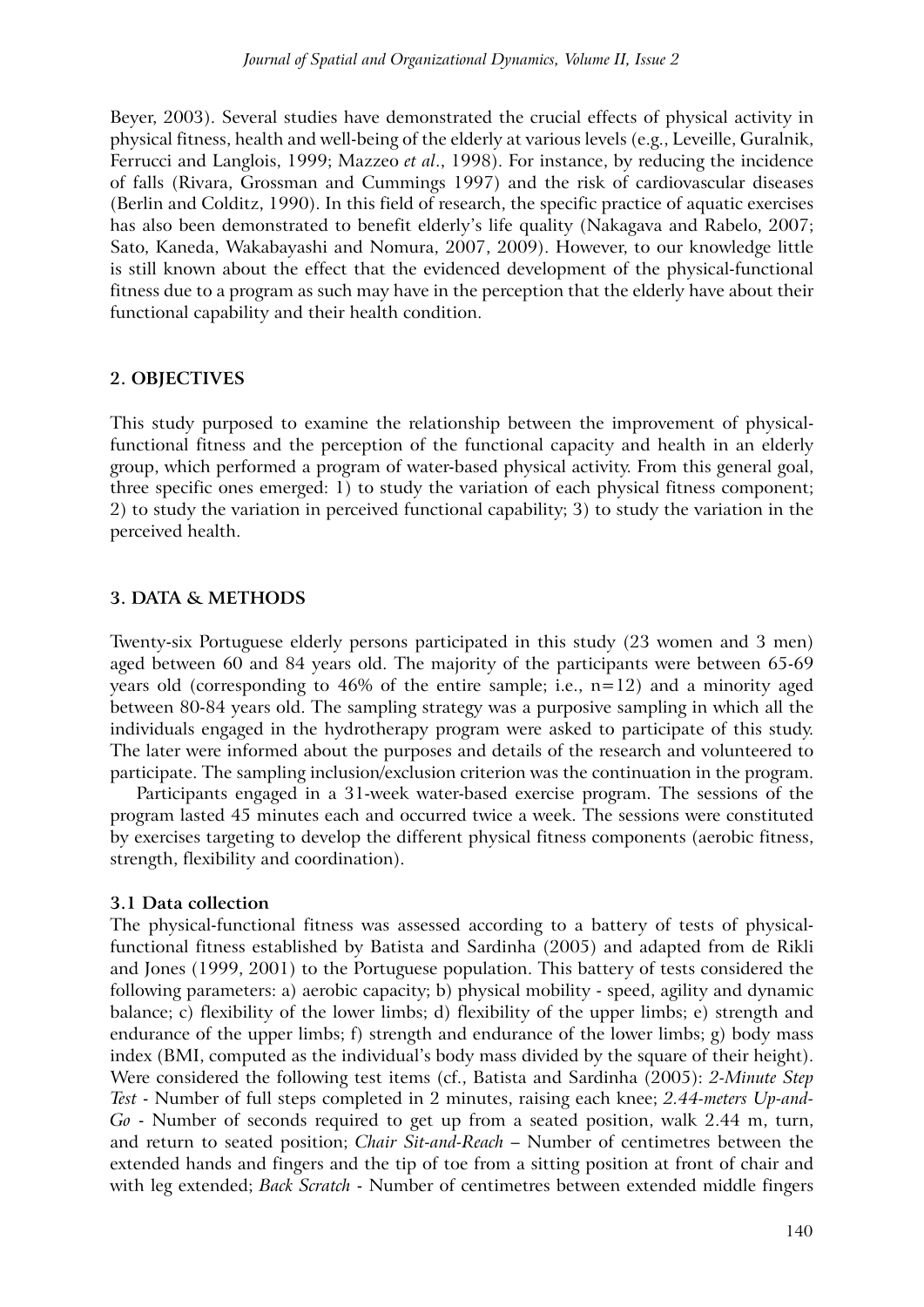with one hand reaching over the shoulder and the other up the middle of the back; *Arm Curl* - Number of bicep curls completed in 30 seconds holding a hand weight (2.27 kg for women and 3.63 kg for men); *Chair Stand* - Number of full stands completed in 30 seconds with arms bent across chest.

The perception of the functional capacity and health condition by the elderly was assessed through a questionnaire adapted from SABE project (Lebrão and Duarte, 2003). This questionnaire with closed-ended questions (i.e., including answer choices) allowed analysing the perception that the elderly have of their functional capacities and included: the basic activities of daily living (BADL) (i.e., self-care activities such as eating, bathing, dressing, grooming, etc.); and the instrumental activities of daily living (IADL) (i.e., ability of an individual to have an independent life within the community being, for instance, able to make purchases, handle medications, manage their own finances, etc.). As in Lima-Costa, Firmo and Uchôa (2004)'s study, here we have also included in this questionnaire a final question for health self-evaluation (e.g., *How do you consider your health in overall?*). Data was gathered in three moments: initial or first evaluation (at the beginning of the program); intermediate or second evaluation (three months after the beginning of the program); and final or third evaluation (eight months after the beginning of the program).

### **3.2 Data analysis**

Given that the data was not normally distributed (Kolmogorov-Smirnov *p*< 0,05) we used the Friedman test for assessing statistical differences between the physical-functional fitness and the questionnaire responses in each of the three evaluation moments (Martinez and Ferreira, 2008). Considering that the sample was large, we found appropriate to use the Chi-Square distribution approximation to the Friedman test. Statistical analyses were performed using SPSS 17.0 at the significance level of 5%. Statistical analysis on the responses of the data collected by the questionnaire about the BADL and IADL was performed according to the following categories: *high level of functionality* (i.e., in all the six questions "can" was the chosen answer); *moderate level of functionality* (i.e., 1-2 answers as "achieved with difficulty or help", meaning they perceived that they could do what was being asked but with a limited extent/conditioned); *low level of functionality* (i.e., 3 or more answers as "can with difficulty or help").

# **4. RESULTS**

Results obtained are displayed according to the purposes of this study, that is, to assess the putative effects of a water-based exercise program in the: physical-functional fitness of the elderly; their perceived functional capacity; their perceived health.

# **4.1 Assessing Physical-Functional Fitness**

As shown in table 1, the different analysed parameters of physical-functional fitness improved with the program.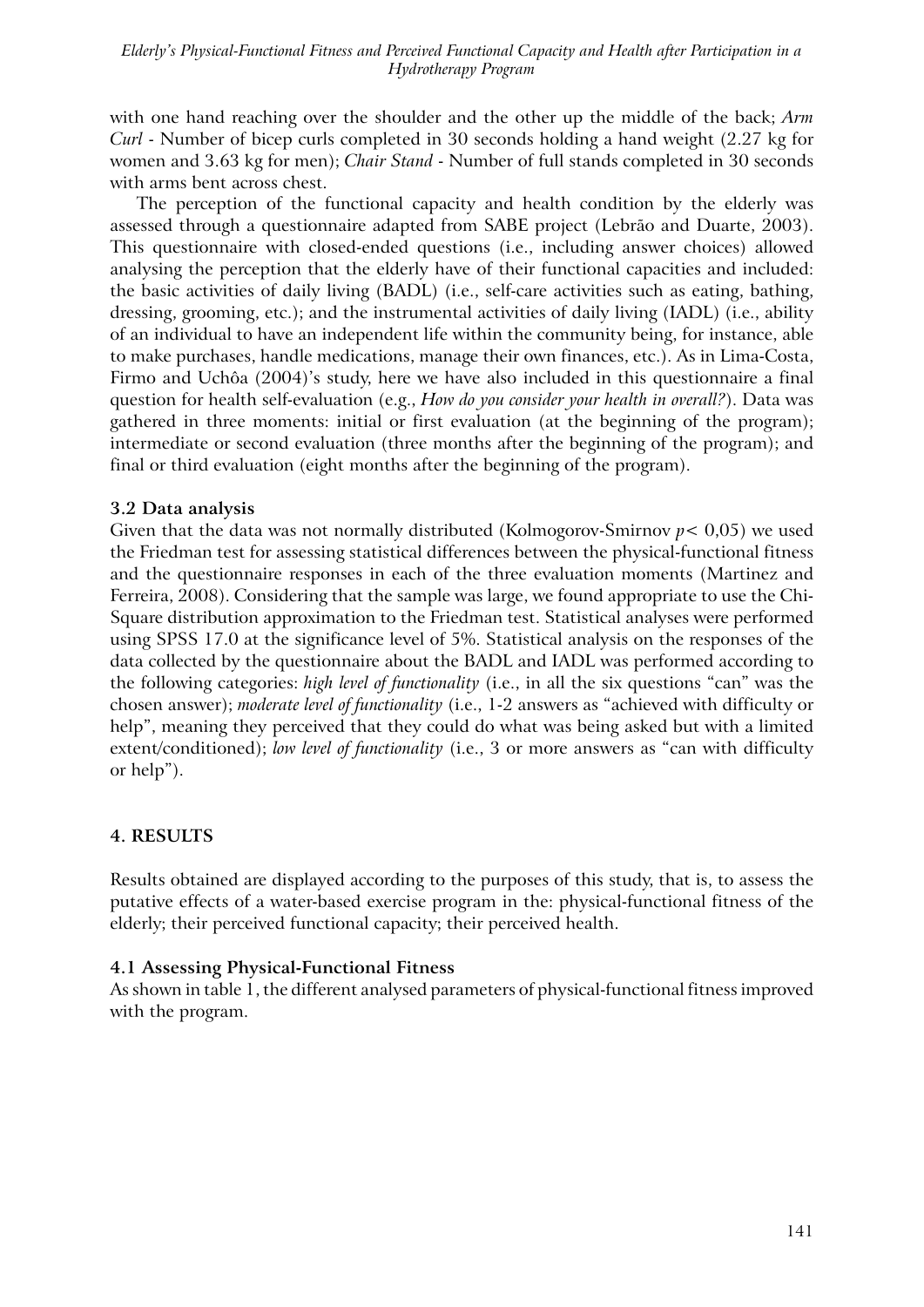| Evaluation tests      |               | 1st Evaluation 2nd Evaluation 3rd Evaluation |                         | Friedman Test                                     |
|-----------------------|---------------|----------------------------------------------|-------------------------|---------------------------------------------------|
| 2-Minute Step Test    |               |                                              |                         |                                                   |
| Mean                  | $60,62$ steps | 74,31 steps                                  | 80.62 steps             |                                                   |
| Median                | 58,50 steps   |                                              | 74,50 steps 80,00 steps | $\chi^{2}_{2.0.05}$ = 33,838; $p < .001$ )        |
| Standard deviation    | 19.50 steps   | 24.18 steps                                  | 23.84 steps             |                                                   |
| 2.44-meters Up-and Go |               |                                              |                         |                                                   |
| Mean                  | $6.82$ sec    | 6.15 sec                                     | 5,81 sec                |                                                   |
| Median                | 6.90 sec      | б.04 sec                                     | 5.89 sec                | $\chi^2_{2.0.95}$ = 18,608, p < .001              |
| Standard deviation    | 1.34 sec      | 1.13 sec                                     | $0.62$ sec              |                                                   |
| Chair Sit and Reach   |               |                                              |                         |                                                   |
| Mean                  | 0.19 cm       | 3.25 cm                                      | 7,96 cm                 |                                                   |
| Median                | $0.75$ cm     | 3.00 cm                                      | 7.50 cm                 | $\chi^2_{2.0.95}$ = 30,765, p < .001              |
| Standard deviation    | 7.65 cm       | 6.39 cm                                      | 5.15 cm                 |                                                   |
| <b>Back Scratch</b>   |               |                                              |                         |                                                   |
| Mean                  | $-10.77$ cm   |                                              | -7,92 cm -7,87 cm       |                                                   |
| Median                | $-11.50cm$    | -8.00 cm                                     | $-7,00$ cm              | $\chi^{2}_{2.0 \text{ s}}$ = 8,871, $\rho$ = 0.12 |
| Standard deviation    | 9.13 cm       | 8.47 cm                                      | 8.44 cm                 |                                                   |
| Arm Curl              |               |                                              |                         |                                                   |
| Mean                  | 8.73 curls    | 11.38 curis                                  | 15.08 curls             |                                                   |
| Median                | 9.00 curls    | 11.00 curls                                  | 15.00 curls             | $\chi^2_{2:0.95}$ = 33,204, $p < .001$            |
| Standard deviation    | 4.49 curls    | 4.29 curls                                   | 4.64 curls              |                                                   |
| Chair Stand           |               |                                              |                         |                                                   |
| Mean                  | 10.15 stands  | 12.65 stands                                 | 13.88 stands            | $\chi^2_{2,0.95}$ = 30,372, p < .001              |
| Median                | 10.00 stands  | 12.50 stands                                 | 14.00 stands            |                                                   |

### **Table 1. Statistical parameters of the physical-functional fitness battery of tests applied during of the three evaluation moments**

In what concerns the evaluation of the body mass index, the results showed (see table 2) a decrease in the number of participants with obesity and a small increase of participants with normal weigh.

3,29 stands

3,47 stands

| <b>BMI</b>    | 1st Evaluation | 2nd Evaluation | 3rd Evaluation |
|---------------|----------------|----------------|----------------|
| Normal weight | $4(15,4\%)$    | $6(23,1\%)$    | $6(23,1\%)$    |
| Overweight    | 13 (50%)       | $11(42,3\%)$   | 14 (53,8%)     |
| Obesity       | $6(23,1\%)$    | $6(23,1\%)$    | $3(11,5\%)$    |
| Super obesity | $3(11,5\%)$    | $3(11,5\%)$    | $3(11,5\%)$    |

#### **Table 2. Body mass index in the three evaluation moments**

### **4.2 Assessing elderly's perceived functional capacity**

Standard deviation

3,37 stands

The perception of the functional capacity fitness focused on the basic daily living activities and the instrumental daily living activities.

### *4.2.1 Basic activities of daily living (BADL)*

Results presented in table 3 indicate that during the three evaluations the majority of the participants shown a *moderate level of functionality* (between one and two conditioned activities) (1<sup>st</sup> evaluation: n=9, 34, 6%; 2<sup>nd</sup> evaluation: n=13, 50%; 3<sup>rd</sup> evaluation: n=19,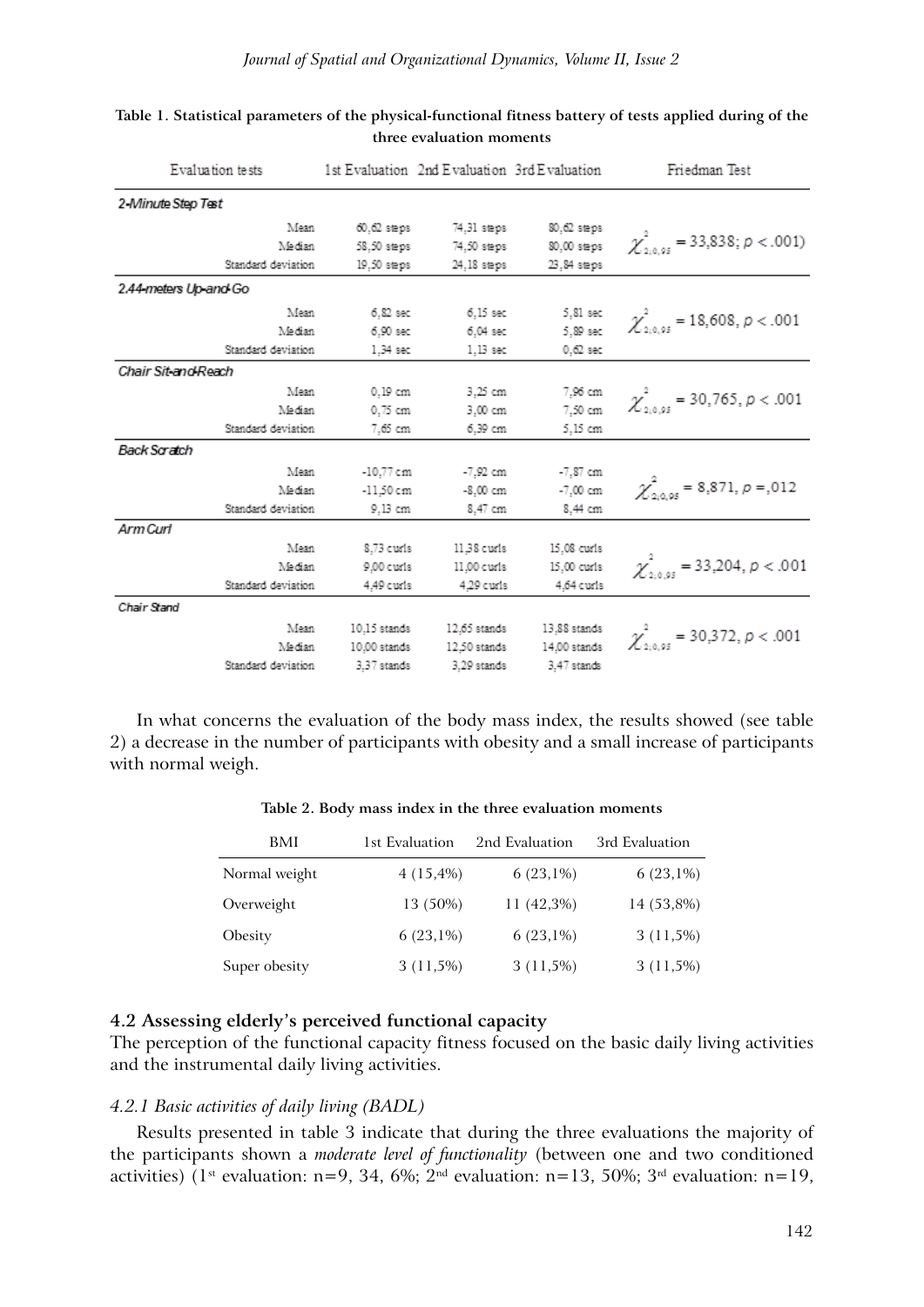### *Elderly's Physical-Functional Fitness and Perceived Functional Capacity and Health after Participation in a Hydrotherapy Program*

73,1%). On the other side, the number of participants with a *high level* and a *low level of functionality* decreased after the 31 weeks of the water-based exercise program although these differences were not statistically significant (high level:  $1^{st}$  evaluation, n=8, 30,8%; 3<sup>rd</sup> evaluation n=6, 23, 1%; low level:  $1^{\text{st}}$  evaluation, n= 9, 34,9%;  $3^{\text{rd}}$  evaluation n=1, 3,8%).

**Table 3. Perceived capacity to perform Basic Activities of Daily Living (BDAL) during the three evaluation moments considering all participants**

|          | 1 বা<br>Evaluation    | 2nd<br>Evaluation | 3rd<br>Evaluation | Friedman Test                           |
|----------|-----------------------|-------------------|-------------------|-----------------------------------------|
| High     | $0\quad 8(30.8\%)$    | 9 (34.6%)         | $6(23,1\%)$       |                                         |
| Moderate | $1-2$ 9 (34,6%)       | 13 (50%)          | 19 (73,1%)        | $\chi^2_{2.0,95}$ = 1,877, $\rho$ = 391 |
| Low      | 3 or more 9 (34,6,9%) | 4 (15.4%)         | $1(3.8\%)$        |                                         |

### *4.2.2 Instrumental Activities of Daily Living (IADL)*

In what concerns the Instrumental Activities of Daily Living (table 4), the number of participants with high and moderate levels of functionality increased from the  $1<sup>st</sup>$  to the  $3<sup>rd</sup>$ evaluation (moderate n=17, 65,4% to n=20, 76,9%, correspondently; high n=2, 7,7% to n=5, 19,2%, correspondently). In addition, and as also verified for the BADL, the number of participants with a *low level of functionality* decreased during the program ( $1<sup>st</sup>$  evaluation:  $n=7$ , 26,9%;  $2^{nd}$  evaluation: n=3, 11,5%;  $3^{rd}$  evaluation: n=1,  $3,8\%$ ). These results show that the elderly, after 31 weeks of participation in hydrotherapy sessions, significantly improved their perception of their functional capacity fitness when assessed in relation to the Instrumental Activities of Life.

### **Table 4. Perceived capacity to perform Instrumental Activities of Daily Living (IDAL) during the three evaluation moments considering all participants**

|          | 1 বা<br>Evaluation            | 2nd<br>Evaluation | 3rd<br>Evaluation | Friedman Test                            |
|----------|-------------------------------|-------------------|-------------------|------------------------------------------|
| High     | $0 \quad 2(7.7\%)$            | 9 (34,6%)         | $5(19,2\%)$       |                                          |
| Moderate | $1-2$ 17 (65,4%) 14 (53,8%)   |                   | 20 (76,9%)        | $\chi^2_{20,95}$ = 7, 684, $\rho$ =, 021 |
| Low      | 3 or more 7 (26.9%) 3 (11.5%) |                   | $1(3.8\%)$        |                                          |

# **4.3 Assessing elderly's perceived health status**

When asked about their health status, over 50% of elderly said *reasonable* at the three evaluation moments (1<sup>st</sup>: n = 15, 57.7%; 2<sup>nd</sup> evaluation: n = 17, 65.4%; 3<sup>rd</sup> evaluation n = 14, 53.8%) (see table 5). Elderly people who responded that they had *good health* in the third evaluation doubled compared to the first evaluation performed. Those who recognized their *poor health* in the first evaluation ( $n = 5$ ) changed their minds on the third moment ( $n = 0$ ). Overall, in all three evaluations, participants seem to perceive that their health improved with the implementation of the physical activity program.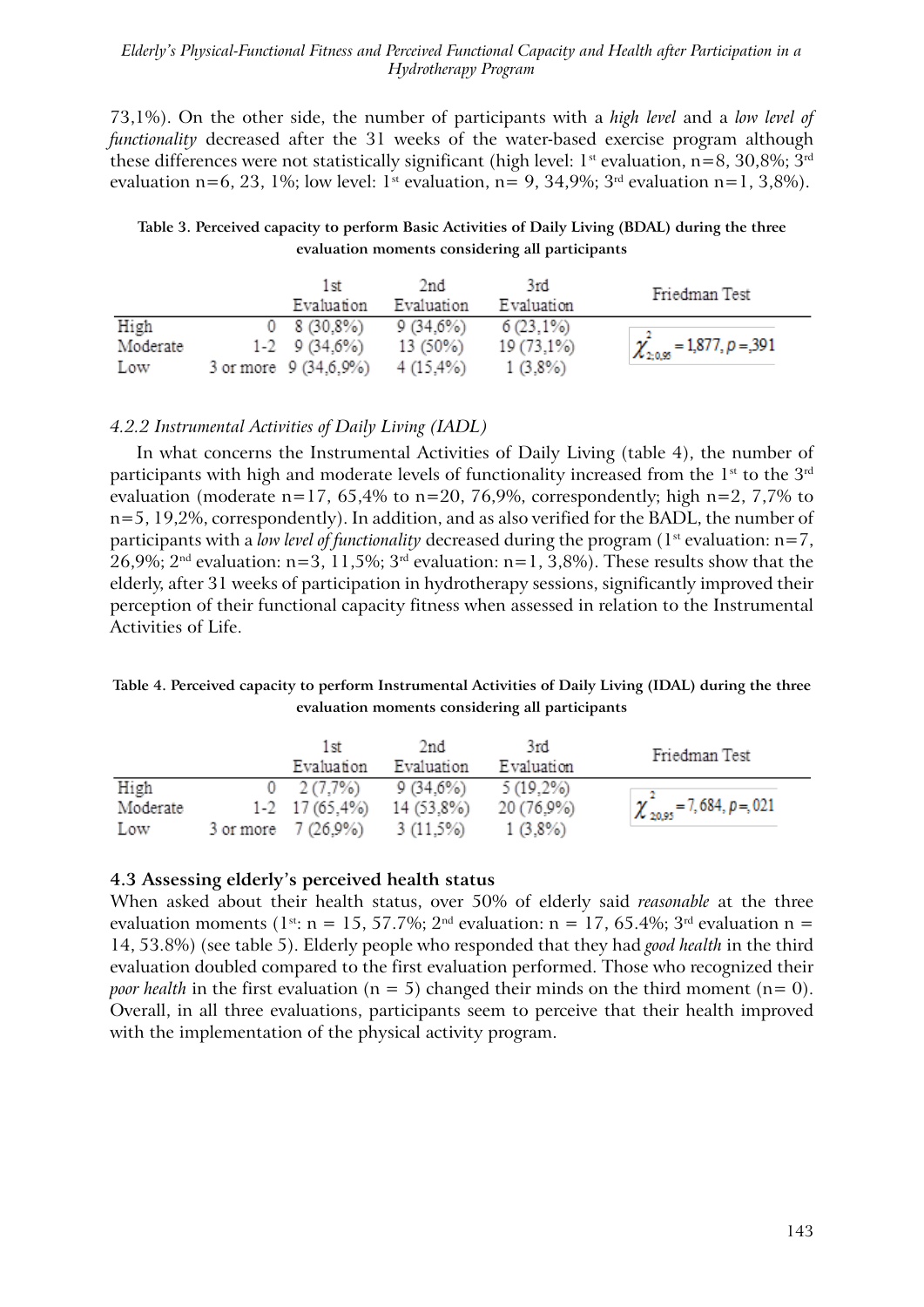|      | 1st<br>Evaluation                | 2nd<br>Evaluation | 3rd<br>Evaluation | Friedman Test                       |
|------|----------------------------------|-------------------|-------------------|-------------------------------------|
| Good | $6(23,1\%)$                      | $6(23,1\%)$       | $12(46.2\%)$      |                                     |
|      | Reasonable 15 (57,7%) 17 (65,4%) |                   | 14 (53,8%)        | $\chi^2_{20.95} = 8,109, p = 0.017$ |
| Poor | 5 (19.2%)                        | $3(11,5\%)$       | $0(0\%)$          |                                     |

**Table 5. Perceived health during the three evaluation moments considering all participants**

### **5. CONCLUSIONS**

In general, this study showed that the water-based exercise program (hydrotherapy) that was applied to elderly people during 31 weeks might have lead to an improvement of their physical and functional fitness levels in what concerns most of the parameters analysed. These findings corroborate previous studies showing evidence of physical activity benefits on the following parameters: aerobic capacity (e.g., Gonçalves, 2003; Carvalhais, 2004; Teixeira, 2004); mobility (e.g., Gonçalves, 2003; Teixeira, 2004; Botelho, 2002; Alves, 2001); superior flexibility (e.g., Cavani *et al.*, 2002); lower limb strength (e.g., Batista and Sardinha, 2005); upper limbs strength (e.g., Gonçalves, 2003; Carvalhais, 2004).

The evolution observed over the three evaluation moments in relation to the lower limb flexibility contrast with those observed in studies of Carvalhais (2004) and Padilha (2007) in which no changes were verified in lower limb flexibility after eight months and ten weeks of participation in a program of physical activity and water aerobics, respectively. This can be explained by the fact that the present program did not include specific exercises stimulating this capacity.

Although in this study body composition measures (e.g., percentage of fat mass, lean mass, and water) of the elderly were not considered, nor were controlled variables such as diet and basal metabolism, the trend of decrease in BMI values is consistent with the results obtained by Gonçalves (2003) and Hunter *et al.* (2002).

In what concerns the influence of the program on the perception of the elderly about their functional capacity, both dimensions had improvements but only the perception about the Instrumental Activities of Daily Living (IADL) verified significant changes. Additionally, participants seemed also to perceive that their health improves with the physical activity program. This suggests that the improvement of physical-function fitness levels, and the general improvement of the IADL, may be relevant for the elderly on the overall perception of their health status. The "having a life" category found in the study of José, Barros, Samitca and Teixeira (2013) may be related with the aforementioned relation, in the sense that "*having a life*" considers "the capacity to be independent (although with some restrictions and adjustments) associated to the capacity to sustain some daily routines" (p.197).

In short, this study's findings suggest that a program of water-based physical activity, held twice a week and lasting 45 minutes by session, during 31 weeks, seems enough to induce changes in the physical-functional fitness of the elderly, as well as in the perception they have about their health and ability to perform activities of daily living.

### **6. MAIN CONTRIBUTIONS OF THE STUDY**

This study reinforced the known relation between physical-functional fitness and the systematic practice of physical activity, in this case a water-based exercise program. The study also revealed that an improvement in physical-functional fitness might have also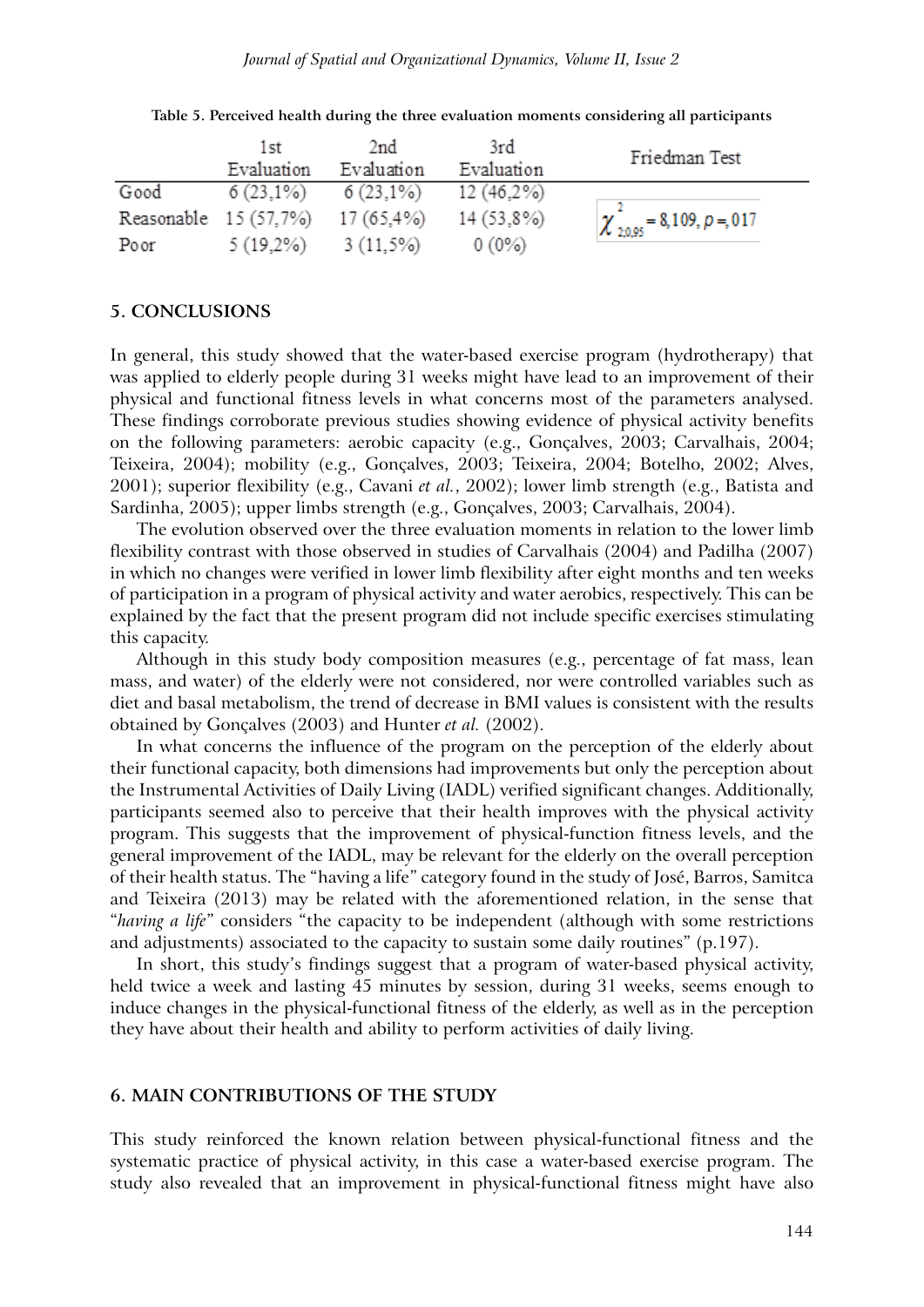induced an improvement in the perception of the capacity to perform daily living activities and of elderly's health condition.

### REFERENCES

- Allen, J. *et al.* (2013). Unlocking the barriers to improved functional capacity in the elderly: Rationale and design for the "Fit for Life trial. *Contemporary Clinical Trials*. 36(1): 266–275.
- Alves, R. (2001). *Aptidão física relacionada à saúde das idosas: influência da hidroginástica*. Master Thesis. Faculdade de Ciências do Desporto e de Educação Física, Universidade do Porto. 142 pp.
- Ballard, J., McFarland, C., Wallace, L., Holiday, D. and Roberson, G. (2004). The effect of 15 weeks of exercise on balance, leg strength, and reduction in falls in 40 women aged 65 to 89 years. *J Am Med Women Assoc*. 59(4): 255-261.
- Barnett, A., Smith, B., Lord, S., Williams, M. and Baumand, A. (2003). Community-based group exercise improves balance and reduces falls in at-risk older people: a randomized controlled trial. *Age Ageing*. 32(4): 407-414.
- Batista, F. and Sardinha, L. (2005). *Avaliação da aptidão física e do equilíbrio de pessoas idosas: baterias de Fullerton*. Faculdade de Motricidade Humana. Lisboa.
- Berlin, J. and Golditz, G. (1990). A meta-analysis of physical activity in the prevention of coronary heart disease. *American Journal of Epidemiology*, 132(4): 612-628.
- Botelho, R. (2002). *Efeitos da prática da actividade* física sobre a aptidão física de adultos idosos. Master Thesis. Faculdade de Ciências do Desporto e de Educação Física, Universidade do Porto. 156 pp.
- Carvalhais, A. (2004). *O efeito de um programa de treino na aptidão física de idosos de ambos os sexos*. Master Thesis. Faculdade de Ciências do Desporto e de Educação Física, Universidade do Porto. 127 pp.
- Cavani, V, Mier, C., Musto, A. and Tummers, N. (2002). Effects of a 6-week resistance training program on functional fitness of older adult. *Journal of Aging and Physical Activity*. 10(4): 443-453.
- European Commission (2007). *As regiões e a mudança económica*. Comissão Europeia. Bélgica.
- Gonçalves, E. (2003). *Qualidade de vida e actividade* física: influência de um programa de *actividade* física na qualidade de vida em adultos idosos do concelho de Coimbra. Master Thesis. Faculdade de Ciências do Desporto e de Educação Física, Universidade do Porto. 130 pp.
- Hunter, G., Bryan, D., Wetzstein, C., Zuckerman, P. and Bamman, M. (2002). Resitance training and intra-abdominal adipose tissue in older men and women. *Medicine and Science in Sports and Exercise*. 34: 1023-1028.
- José, S., Barros, R., Samitca, S. and Teixeira, A. (2013). Social care and well-being: experiences and perspectives of an old-aged group. *Journal of Spatial and Organizational Dynamics*. 1(3): 187-201.
- Lebrão, M. and Duarte, Y. (2003). *O Projeto Sabe no município de São Paulo: uma abordagem inicial.* Editora Athalaia Bureau. Brasília.
- Leveille, S., Guralnik, J., Ferrucci, L. and Langlois, J. (1999). Aging successfully until death in old age: opportunities for increasing active life expectancy. *Am J Epidemiol*. 149: 654-64.